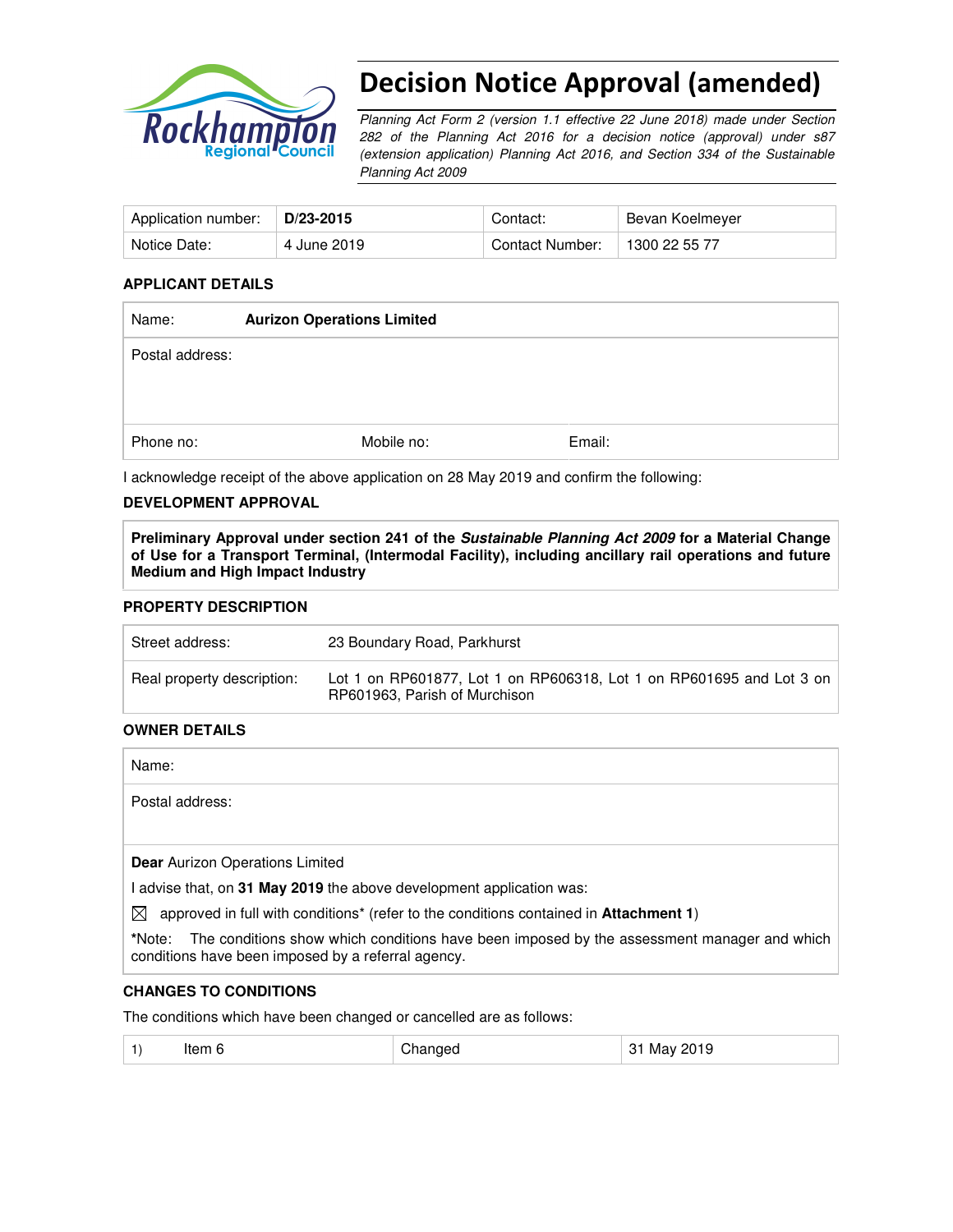## **1. DETAILS OF THE APPROVAL**

|                                                                                                                                                                                                        | <b>Development</b><br><b>Permit</b> | Preliminary<br>Approval |
|--------------------------------------------------------------------------------------------------------------------------------------------------------------------------------------------------------|-------------------------------------|-------------------------|
| Development assessable under the planning scheme, superseded<br>planning scheme, a temporary local planning instrument, a master<br>plan or a preliminary approval which includes a variation approval |                                     |                         |
| - Material Change of use                                                                                                                                                                               |                                     |                         |

## **2. CONDITIONS**

This approval is subject to the conditions in Attachment 1.

## **3. FURTHER DEVELOPMENT PERMITS REQUIRED**

Please be advised that the following development permits are required to be obtained before the development can be carried out:

| Type of development permit required | Subject of the required development permit |
|-------------------------------------|--------------------------------------------|
| Material Change of Use              |                                            |
| Reconfiguring a Lot                 |                                            |
| <b>Operational Works</b>            |                                            |
| <b>Building Works</b>               |                                            |
| Plumbing and Drainage Works         |                                            |

## **4. REFERRAL AGENCIES**

The following Referral Agencies were activated by this application.

|              | For an application involving                                                                                                                                                                                                                                                                                                                                                                                                                                                                                                                                                                                                                                                   | Name of agency                                                       | <b>Status</b>         | <b>Address</b>                                                                                |  |
|--------------|--------------------------------------------------------------------------------------------------------------------------------------------------------------------------------------------------------------------------------------------------------------------------------------------------------------------------------------------------------------------------------------------------------------------------------------------------------------------------------------------------------------------------------------------------------------------------------------------------------------------------------------------------------------------------------|----------------------------------------------------------------------|-----------------------|-----------------------------------------------------------------------------------------------|--|
|              | <b>LAND RELATING TO A STATE-CONTROLLED ROAD</b>                                                                                                                                                                                                                                                                                                                                                                                                                                                                                                                                                                                                                                |                                                                      |                       |                                                                                               |  |
|              | DEVELOPMENT IMPACTING ON STATE TRANSPORT INFRASTRUCTURE                                                                                                                                                                                                                                                                                                                                                                                                                                                                                                                                                                                                                        |                                                                      |                       |                                                                                               |  |
| $\mathbf{2}$ | development<br>An<br>of<br>aspect<br>identified in schedule 9 that-<br>is for a purpose mentioned<br>(a)<br>in schedule 9, column 1; and<br>(b)<br>the<br>meets<br><b>or</b><br>exceeds<br>threshold-<br>development<br>for<br>(i)<br>- inl<br>LGA population<br>$1 -$<br>mentioned in schedule<br>9, column 2 for the<br>purpose; or<br>for development in<br>(ii)<br>LGA population 2-<br>mentioned in schedule<br>9, column 3 for the<br>purpose.<br>However, if the development is for<br>combination<br>of<br>purposes<br>a<br>mentioned in the same item of<br>schedule 9, the threshold is for the<br>combination of purposes and not<br>for each purpose individually. | Department of<br>Infrastructure, Local<br>Government and<br>Planning | Concurrence<br>Agency | Online:<br>www.dilgp.gld.gov.au/MyDAS<br>Postal:<br><b>PO Box 113</b><br>Rockhampton Qld 4700 |  |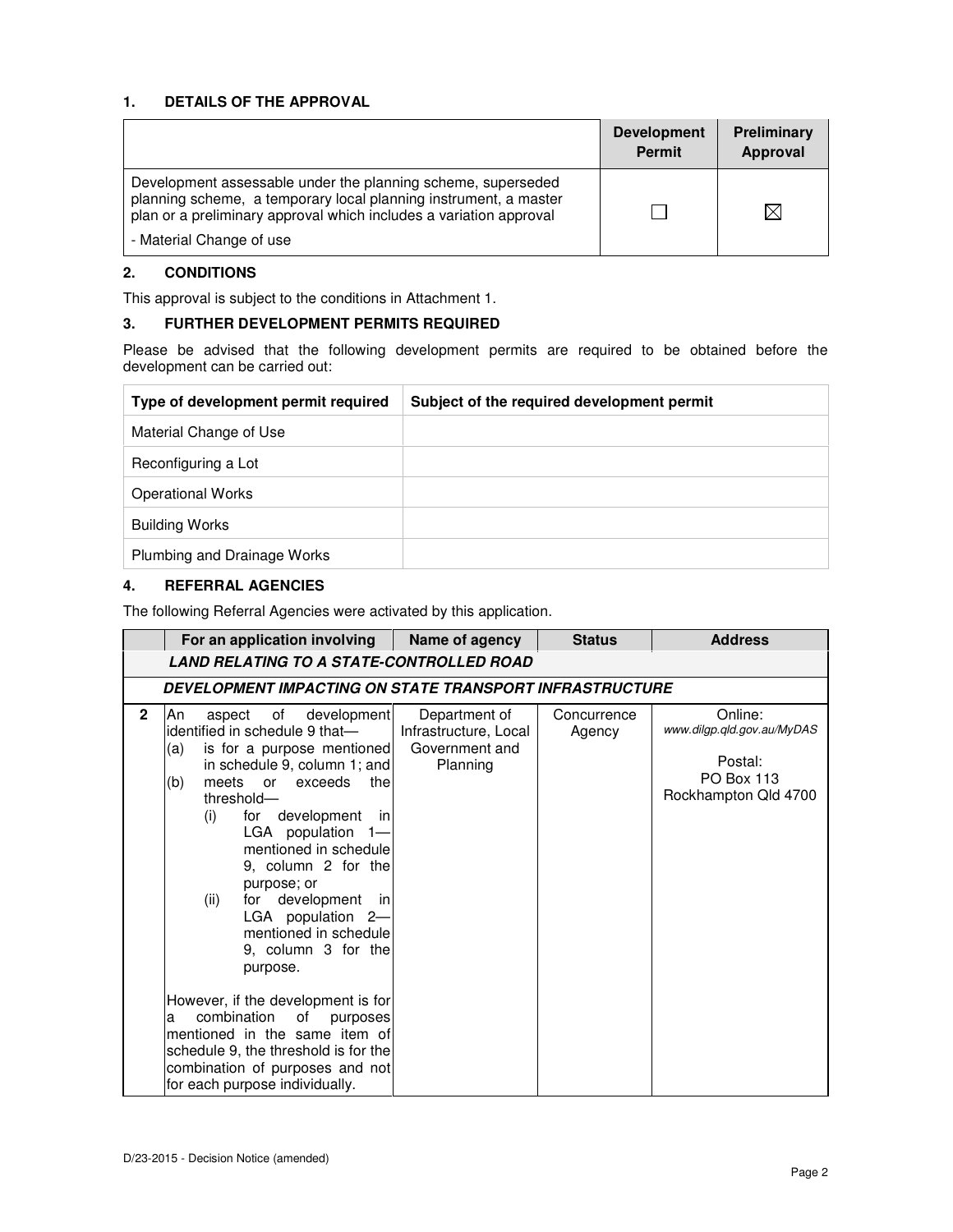|     | <b>PUBLIC PASSENGER TRANSPORT</b>                                                                                                                                                                                                                                                                                                                                                                                                                                                                                               |                                                                      |                       |                                                                                                  |
|-----|---------------------------------------------------------------------------------------------------------------------------------------------------------------------------------------------------------------------------------------------------------------------------------------------------------------------------------------------------------------------------------------------------------------------------------------------------------------------------------------------------------------------------------|----------------------------------------------------------------------|-----------------------|--------------------------------------------------------------------------------------------------|
| 14  | Development-<br>that is either-<br>(a)<br>(i) a material change of<br>use of premises; or<br>operational work not<br>(ii)<br>associated with-<br>(A) a material<br>change of use<br>of premises; or<br>(B) reconfiguring a<br>lot as<br>mentioned in<br>table 2, item 33;<br>or<br>(C) government<br>supported<br>transport<br>infrastructure;<br>and<br>if any part of the land is-<br>(b)<br>within 25m of a<br>(i)<br>public passenger<br>transport corridor; or<br>future public<br>(ii)<br>passenger transport<br>corridor | Department of<br>Infrastructure, Local<br>Government and<br>Planning | Concurrence<br>Agency | Online:<br>www.dilgp.qld.gov.au/MyDAS<br>Postal:<br><b>PO Box 113</b><br>Rockhampton Qld<br>4700 |
|     | <b>RAILWAYS</b>                                                                                                                                                                                                                                                                                                                                                                                                                                                                                                                 |                                                                      |                       |                                                                                                  |
| 15A | change of use of<br>IA.<br>material<br>premises if any part of the land<br>is—<br>within 25m of a railway or<br>(a)<br>future railway land; or<br>future railway land<br>(b)                                                                                                                                                                                                                                                                                                                                                    | Department of<br>Infrastructure, Local<br>Government and<br>Planning | Concurrence<br>Agency | Online:<br>www.dilgp.qld.gov.au/MyDAS<br>Postal:<br><b>PO Box 113</b><br>Rockhampton Qld 4700    |

## **5. THE APPROVED PLANS**

## **The approved development must be completed and maintained generally in accordance with the approved drawings and documents:**

| <b>Plan/Document Name</b>                                                                   | <b>Plan/Document Reference</b> | Dated            |
|---------------------------------------------------------------------------------------------|--------------------------------|------------------|
| Parkhurst Master Plan. Concept Plan - Sheet   AUR-C-0644-0001. Issue 6<br>$1$ of $1$        |                                | <b>July 2015</b> |
| Parkhurst Master Plan. Concept Plan Detail   AUR-C-0644-0002. Issue 1<br>one - Sheet 1 of 1 |                                | <b>July 2015</b> |
| Parkhurst Master Plan. Concept Plan Detail   AUR-C-0644-0003. Issue 1<br>two - Sheet 1 of 1 |                                | <b>July 2015</b> |

## **6. CURRENCY PERIOD FOR THE APPROVAL (s.87 of the Planning Act)**

The currency period of this approval lapses on 30 July 2021.

## **7. STATEMENT OF REASONS**

| Description of<br>the development | Extension to the Currency Period under section 87 of the Planning Act 2016 to<br>Development Permit D/23-2015 for a Preliminary Approval under section 241 of the<br>Sustainable Planning Act 2009 for a Material Change of Use for a Transport Terminal,<br>(Intermodal Facility), including ancillary rail operations and future Medium and High<br>Impact Industry |
|-----------------------------------|-----------------------------------------------------------------------------------------------------------------------------------------------------------------------------------------------------------------------------------------------------------------------------------------------------------------------------------------------------------------------|
|                                   |                                                                                                                                                                                                                                                                                                                                                                       |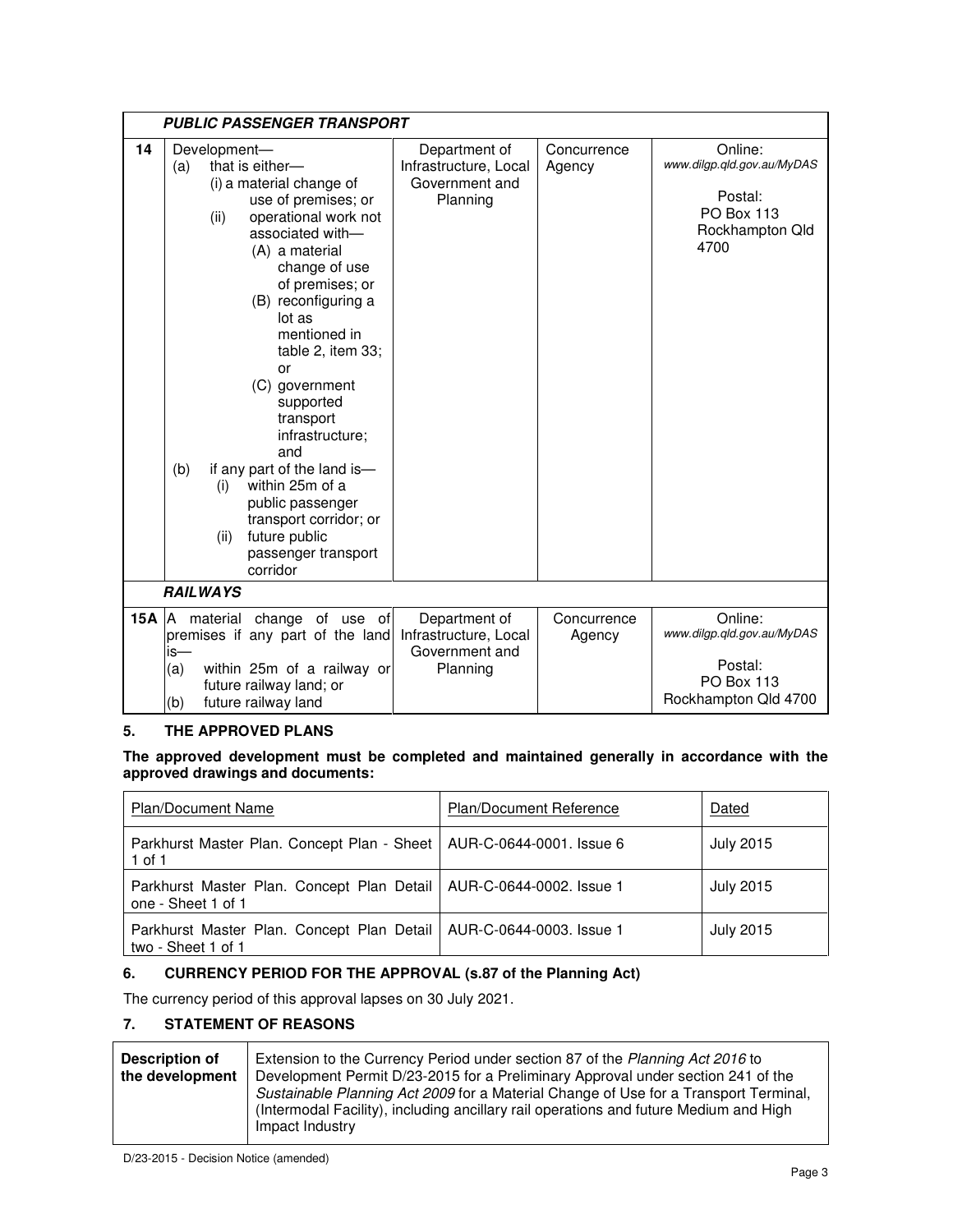| <b>Reasons for</b><br>decision         | a) The extension to the currency period for a further two (2) years is reasonable and<br>does not conflict with the provisions of the Rockhampton Region Planning                                                                                                                                                                                                |  |  |
|----------------------------------------|------------------------------------------------------------------------------------------------------------------------------------------------------------------------------------------------------------------------------------------------------------------------------------------------------------------------------------------------------------------|--|--|
|                                        | Scheme 2015.<br>b) The proposed use does not compromise the Strategic Framework in the<br>Rockhampton Region Planning Scheme 2015;                                                                                                                                                                                                                               |  |  |
|                                        | c) Assessment of the development against the relevant zone purpose, planning<br>scheme codes and planning scheme policies demonstrates that the proposed<br>development will not cause significant adverse impacts on the surrounding natural<br>environment, built environment and infrastructure, community facilities, or local<br>character and amenity; and |  |  |
|                                        | d) The proposed development does not compromise the relevant State Planning<br>Policy.                                                                                                                                                                                                                                                                           |  |  |
| <b>Assessment</b><br><b>Benchmarks</b> | The proposed development was assessed against the following assessment<br>benchmarks:                                                                                                                                                                                                                                                                            |  |  |
|                                        | Low impact industry zone code;                                                                                                                                                                                                                                                                                                                                   |  |  |
|                                        | Medium impact industry zone code; and<br>٠                                                                                                                                                                                                                                                                                                                       |  |  |
|                                        | High impact industry zone code.                                                                                                                                                                                                                                                                                                                                  |  |  |
| <b>Matters</b>                         | i)<br>The State Planning Policy – Part E;                                                                                                                                                                                                                                                                                                                        |  |  |
| prescribed by<br>regulation            | ii)<br>The Central Queensland Regional Plan;                                                                                                                                                                                                                                                                                                                     |  |  |
|                                        | The Rockhampton Region Planning Scheme 2015;<br>iii)                                                                                                                                                                                                                                                                                                             |  |  |
|                                        | iv) Surrounding use of adjacent premises in terms of commensurate and<br>consistent development form; and                                                                                                                                                                                                                                                        |  |  |
|                                        | The common material, being the material submitted with the application.<br>V)                                                                                                                                                                                                                                                                                    |  |  |

## **8. RIGHTS OF APPEAL**

The rights of an applicant to appeal to a tribunal or the Planning and Environment Court against a decision about a development application are set out in chapter 6, part 1 of the Planning Act 2016. For particular applications, there may also be a right to make an application for a declaration by a tribunal (see chapter 6, part 2 of the Planning Act 2016).

## Appeal by an applicant

An applicant for a development application may appeal to the Planning and Environment Court against the following:

- the refusal of all or part of the development application
- a provision of the development approval
- the decision to give a preliminary approval when a development permit was applied for
- a deemed refusal of the development application.

An applicant may also have a right to appeal to the Development tribunal. For more information, see schedule 1 of the Planning Act 2016.

The timeframes for starting an appeal in the Planning and Environment Court are set out in section 229 of the Planning Act 2016.

**Attachment 2** is an extract from the Planning Act 2016 that sets down the applicant's appeal rights and the appeal rights of a submitter.

### **9. WHEN THE DEVELOPMENT APPROVAL TAKES EFFECT**

This development approval takes effect:

From the time the decision notice is given – if there is no submitter and the applicant does not appeal the decision to the court.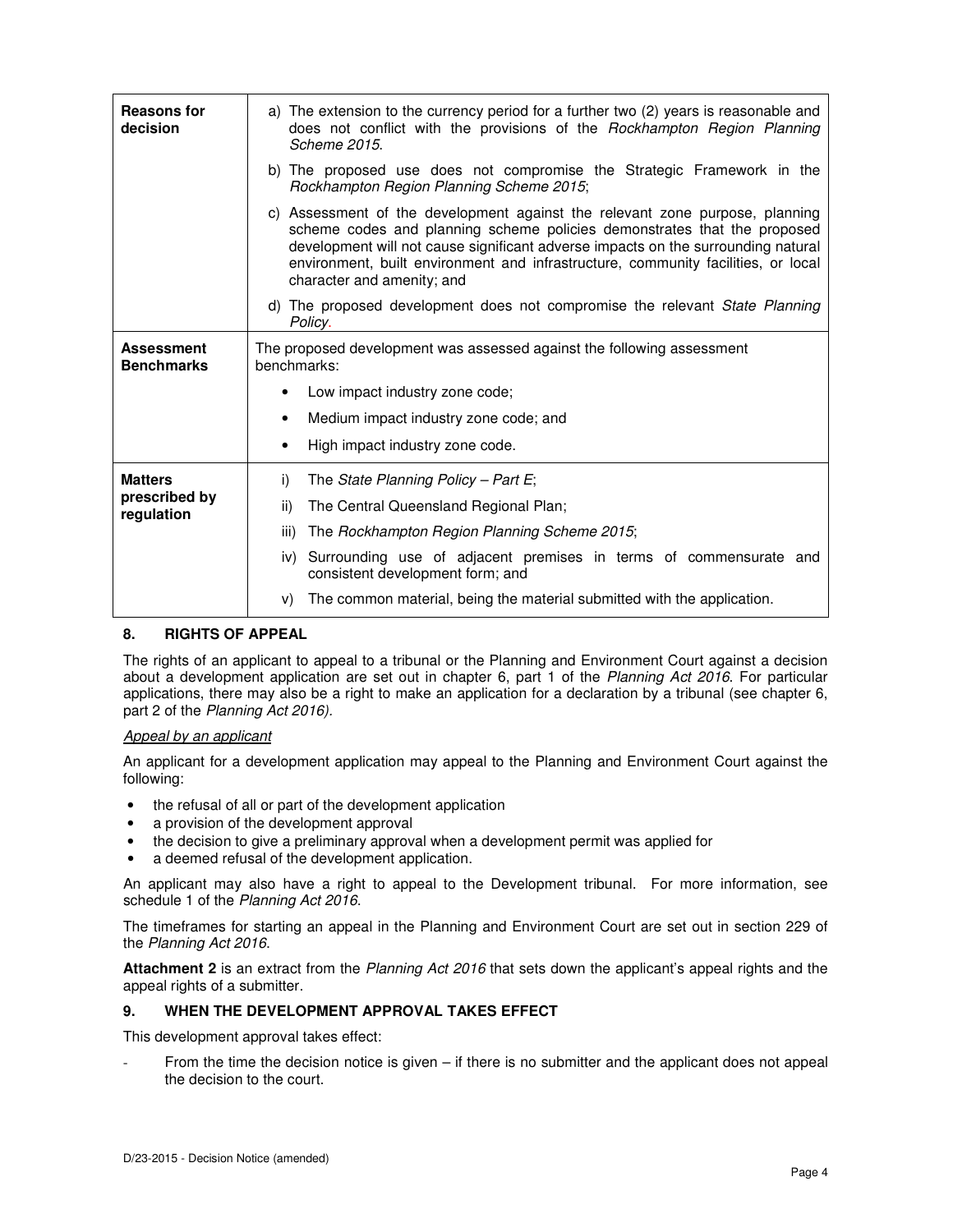Or

- When the submitter's appeal period ends – if there is a submitter and the applicant does not appeal the decision to the court.

Or

- Subject to the decision of the court, when the appeal is finally decided – if an appeal is made to the court.

### **10. ORIGINAL DECISION ASSESSMENT MANAGER**

| Name: | Tarnya Fitzgibbon<br><b>MANAGER DEVELOPMENT AND</b><br><b>BUILDING</b>   |            | Date: | 30 July 2015      |
|-------|--------------------------------------------------------------------------|------------|-------|-------------------|
| 11.   | <b>ASSESSMENT MANAGER</b>                                                |            |       |                   |
| Name: | Tarnya Fitzgibbon<br><b>COORDINATOR</b><br><b>DEVELOPMENT ASSESSMENT</b> | Signature: |       | Date: 4 June 2019 |

C/C Department of State Development, Manufacturing, Infrastructure and Planning-RockhamptonSARA@dsdmip.qld.gov.au

### **Attachment 1 – Conditions of the approval**

**Part 1 – Conditions imposed by the assessment manager** [Note: where a condition is imposed about infrastructure under Chapter 4 of the Planning Act 2016, the relevant provision of the Act under which this condition was imposed must be specified.]

**Part 2 – Conditions required by the referral agency response** 

### **Attachment 2—Extract on appeal rights**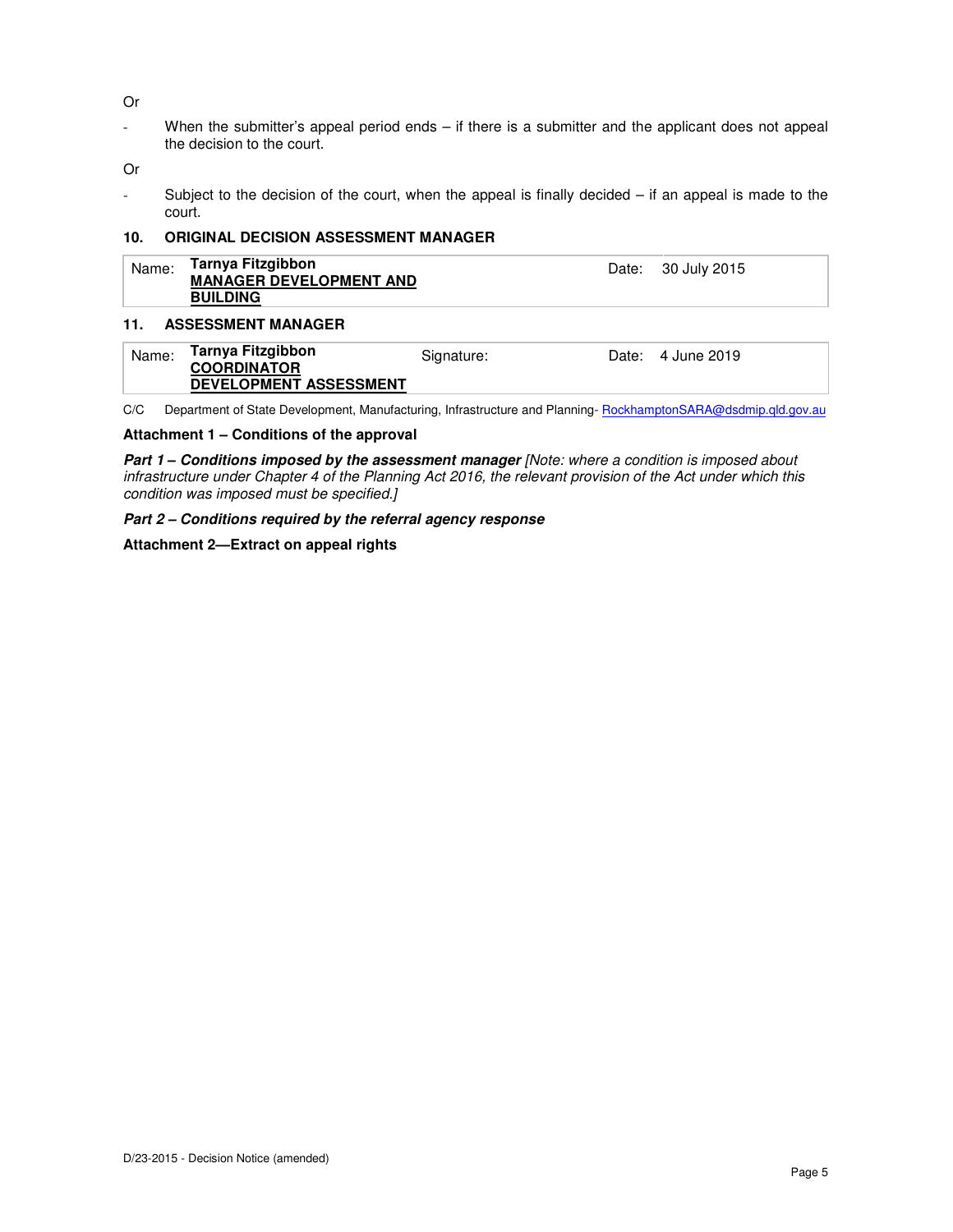

## **Attachment 1 – Part 1**

## **Rockhampton Regional Council Conditions**

PLANNING ACT 2016

## 1.0 ADMINISTRATION

- 1.1 The Developer is responsible for ensuring compliance with this approval and the Conditions of the approval by an employee, agent, contractor or invitee of the Developer.
- 1.2 All conditions of this approval must be undertaken and completed to the satisfaction of Council, at no cost to Council.
- 1.3 Where these Conditions refer to "Council" in relation to requiring Council to approve or to be satisfied as to any matter, or conferring on the Council a function, power or discretion, that role of the Council may be fulfilled in whole or in part by a delegate appointed for that purpose by the Council.
- 1.4 Further Development/Compliance Permits, as required by the Sustainable Planning Act 2009, must be obtained in respect of the following in relation to this approval, prior to the commencement of any use/works associated with their purpose/s:
	- 1.4.1 Material Change of Use;
	- 1.4.2 Reconfiguring a Lot;
	- 1.4.3 Operational Works:
	- 1.4.4 Plumbing and Drainage Works; and
	- 1.4.5 Building Works.
- 1.5 All works must be designed, in accordance with the relevant Council policies, guidelines and standards, unless otherwise stated.
- 1.6 All engineering drawings/specifications and design and construction works must be in accordance with the requirements of the relevant Australian Standards and must be approved, supervised and certified by a Registered Professional Engineer of Queensland.
- 2.0 APPROVED PLANS AND DOCUMENTS
- 2.1 This is a Preliminary Approval for a Material Change of Use under section 241 of the Sustainable Planning Act 2009 for a Transport Terminal, (Intermodal Facility), including ancillary rail operations and future Medium and High Impact Industry, on the subject land, generally in accordance with the following plans and documents, except where amended by the Conditions of this approval:

| <b>Plan/Document Name</b>                                                        | Plan/Document Reference  | Dated            |
|----------------------------------------------------------------------------------|--------------------------|------------------|
| Parkhurst Master Plan. Concept   AUR-C-0644-0001. Issue 6<br>Plan - Sheet 1 of 1 |                          | <b>July 2015</b> |
| Parkhurst Master Plan. Concept<br>Plan Detail one - Sheet 1 of 1                 | AUR-C-0644-0002. Issue 1 | <b>July 2015</b> |
| Parkhurst Master Plan. Concept<br>Plan Detail two - Sheet 1 of 1                 | AUR-C-0644-0003. Issue 1 | <b>July 2015</b> |

2.2 The subject land must be developed generally in accordance with the approved plans (refer to condition 2.1), further Development/Compliance Permits and subject to amendments as conditioned.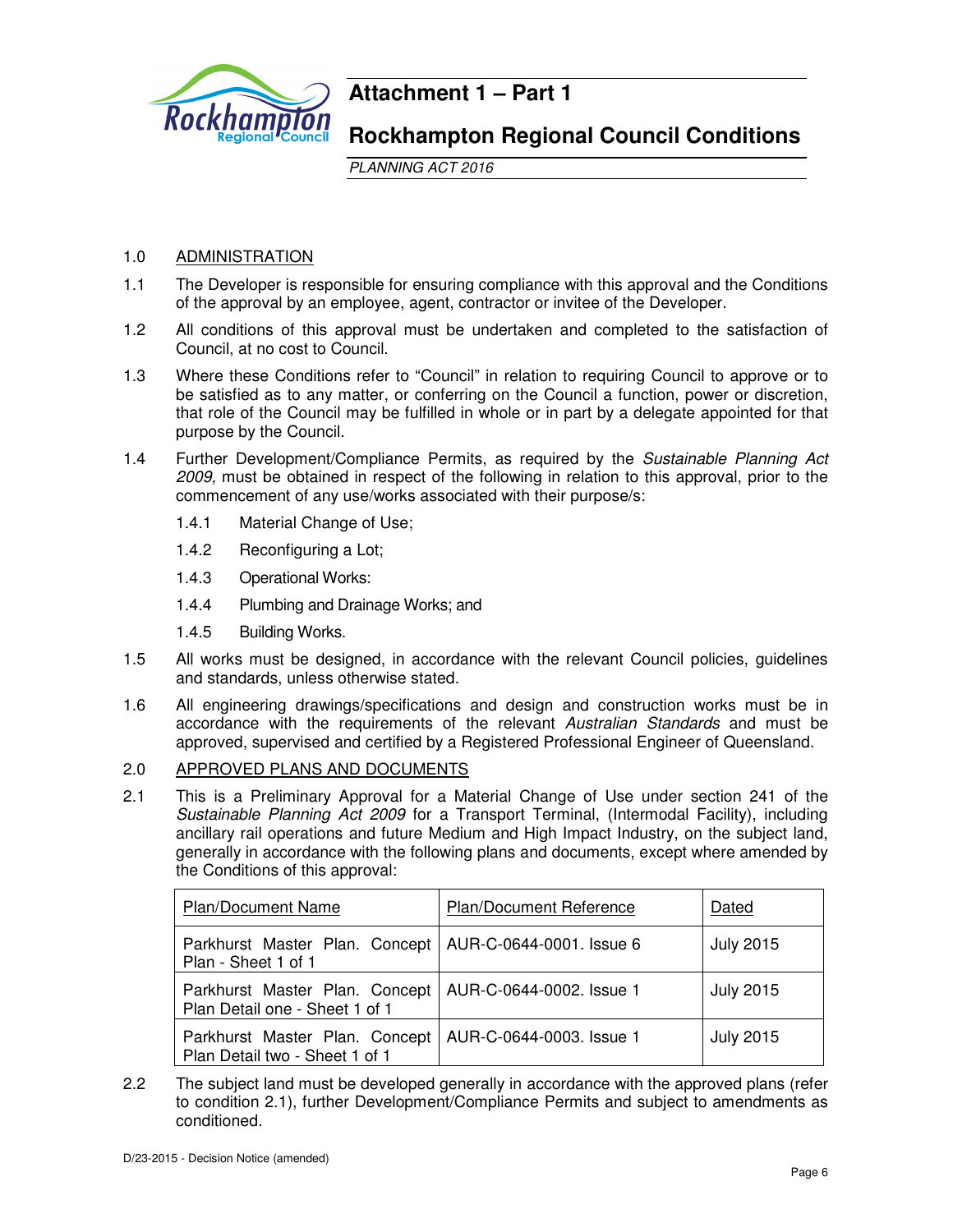## 3.0 PRELIMINARY APPROVAL

- 3.1 This Preliminary Approval does not authorise the commencement of any uses or authorise assessable development to take place over the subject land, other than those that are exempt or self-assessable in accordance with the respective Low, Medium and High Impact Industry Precincts in the Council Planning Scheme, pursuant to the Sustainable Planning Act 2009.
- 3.2 Prior to the commencement of any use contemplated in this Preliminary Approval a Development Permit for a Material Change of Use must be obtained, subject to the level of assessment established in the Planning Scheme at the time of lodgement of a properly made application.
- 3.3 It should be noted that in accordance with section 245 of the Sustainable Planning Act 2009 the Preliminary Approval does not change the Level of Assessment, the Assessment Process or the Planning Scheme designation of land included in this Preliminary Approval, including the area of land identified as Proposed Industrial Development in accordance with the approved plans (refer to condition 2.1).
- 3.4 Infrastructure Charges associated with future applications for Development Permits arising from this Preliminary Approval will be charged and must be paid in accordance with the relevant instrument applicable at the time of the subsequent approvals.

## 4.0 FURTHER DEVELOPMENT PERMITS

- 4.1 Future applications for a Development Permit for a Material Change of Use must be supported by sufficient information to allow Council to assess the application against the matters set out in section 313 (code assessment) and section 314 (impact assessment) of the Sustainable Planning Act 2009.
- 4.2 Future assessable development over the site must be in accordance with the respective Low, Medium and High Impact Industry Precincts in the Council Planning Scheme at the time of lodgement and the development applications must provide as a minimum:
	- 4.2.1 Details on the development of the industrial uses including location and scale (Gross Floor Area) of all structures, site design, amenity, parking, access, lighting, refuse management, noise, air contaminants, odour, stormwater, waste, parking and landscaping for the development.
	- 4.2.2 A Traffic Impact Assessment Report addressing the impacts of traffic generated by the development, and how these issues will be catered for by existing infrastructure, and/or ameliorated if required. The Traffic Assessment Report must be prepared and certified by a Registered Professional Engineer of Queensland (RPEQ), suitably experienced and qualified in this discipline of engineering and include the following:
		- 4.2.2.1 existing traffic volumes on the adjacent roads and intersections expected to absorb development generated traffic;
		- 4.2.2.2 predicted future traffic volumes on the adjacent roads and intersections expected to absorb development generated traffic for a ten (10) year planning horizon starting from the year after the last stage of the development is expected to be completed;
		- 4.2.2.3 the total traffic expected to be generated by the proposed development in AM. and PM. peak hours and total daily traffic;
		- 4.2.2.4 the distribution of the development generated traffic to the local road network; and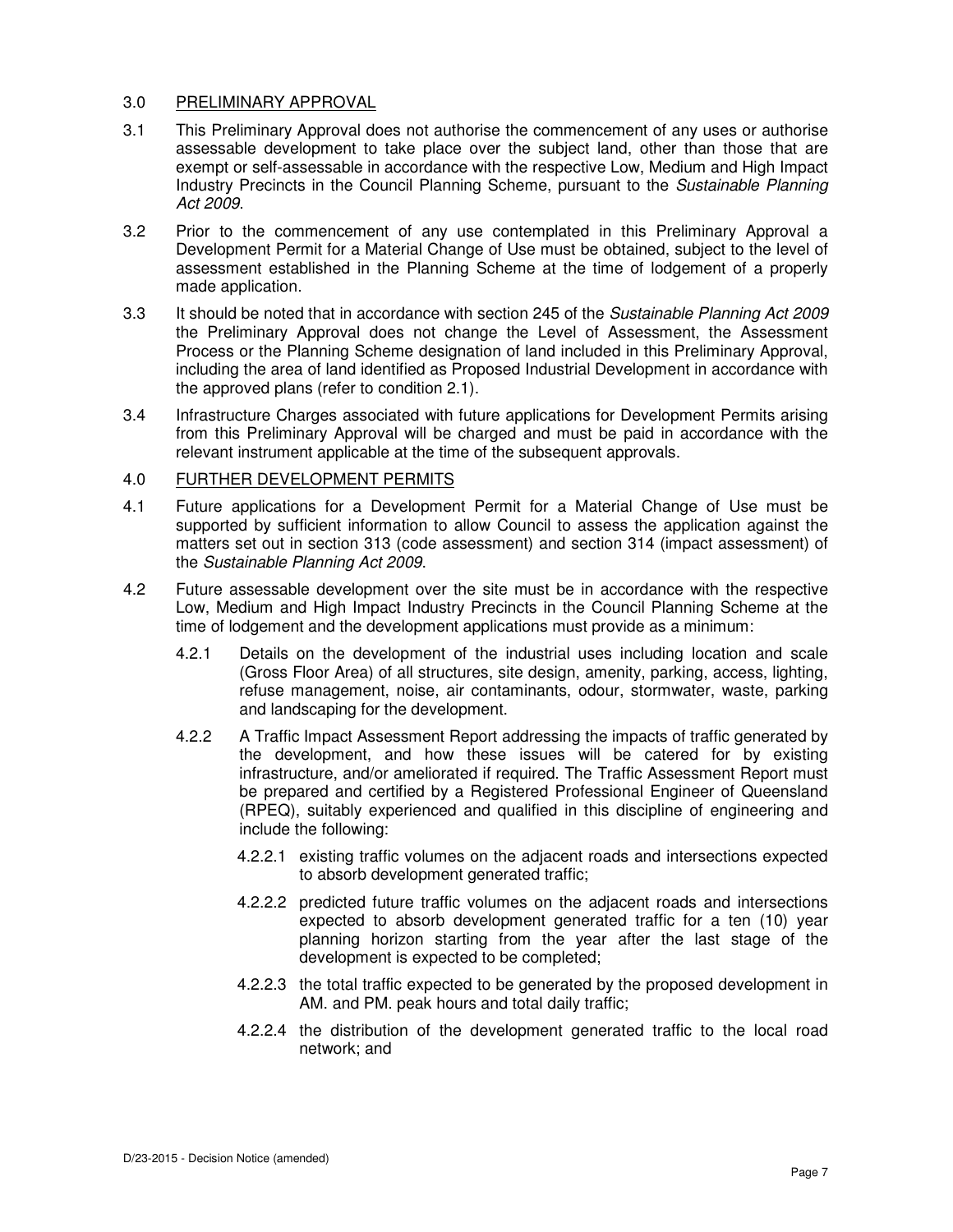- 4.2.2.5 an assessment of the impacts of the development generated traffic on the adjacent roads and intersections expected to absorb development generated traffic and recommendations regarding managing these impacts. In this regard, Council expects traffic modelling to be carried out using Sidra or alternatively approved traffic modelling software that addresses issues such as expected delays, queue lengths, Degree of Saturation, Level of Service and safety.
- 4.2.3 Suitably scaled and adequately dimensioned drawings for each of the proposed vehicular accesses demonstrating compliance with the relevant Australian Standards and integration with adjoining infrastructure within the road reserve. The plans must show all existing and proposed road line-markings, pavement markings, parking bays and associated signage. Any changes to on-street parking in the vicinity of the proposed accesses must be shown.
- 4.2.4 A sewerage strategy for the proposed development. The strategy must include levels demonstrating a gravity connection to the existing reticulation is achievable and that indicate how the proposed development will be connected to the Council's reticulation sewerage network.
- 4.2.5 A water supply strategy for the proposed development. The strategy must indicate how the proposed development will be connected to the Council's reticulation water supply network. The proposed development must have the minimum pressure for fire containment requirements in accordance with the design criteria outlined in the Queensland's Water Resources Commission's Guidelines for Planning and Design of Urban Water Supply Schemes.
- 4.2.6 An overall stormwater drainage strategy for the subject land prepared and certified by a suitably qualified and experienced Registered Professional Engineer of Queensland (RPEQ). This strategy must encompass the entire stormwater catchment area contributing to stormwater flows on the subject land. In addition, the strategy must demonstrate how the proposed development complies with the Queensland Urban Drainage Manual and must include, but is not limited to, an assessment of Q100 flows, velocities, proposals for on-site detention, on-site retention, and land dedications/ easements in favour of Council required to provide drainage corridors suitable for the conveyance of stormwater flows through the subject land during a 100 year Average Recurrence Interval (ARI) rainfall event.

The stormwater drainage strategy report must also include all calculations, clearly outline all assumptions, and address the following issues and all other stormwaterrelated issues relevant to the proposed development of the subject land:

- 4.2.6.1 identification of drainage catchment and sub-catchment areas for the predevelopment and post-development scenarios. A suitably scaled stormwater master plan showing the stormwater catchment and subcatchments for each of these scenarios must be provided and clearly identify the lawful point(s) of discharge for the subject land that comply with the provisions of the Queensland Urban Drainage Manual;
- 4.2.6.2 an assessment of the major and minor rainfall event peak discharges for the pre-development and post-development scenarios;
- 4.2.6.3 identification and conceptual design of all new drainage systems, and modifications to existing drainage systems, required to appropriately and adequately manage stormwater collection and discharge from the proposed development, and conveyance of major event flows through the subject land, consistent with the provisions of the Queensland Urban Drainage Manual and the Capricorn Municipal Development Guidelines;
- 4.2.6.4 identification and conceptual design of stormwater mitigation works located on the subject land such as on-site detention systems, on-site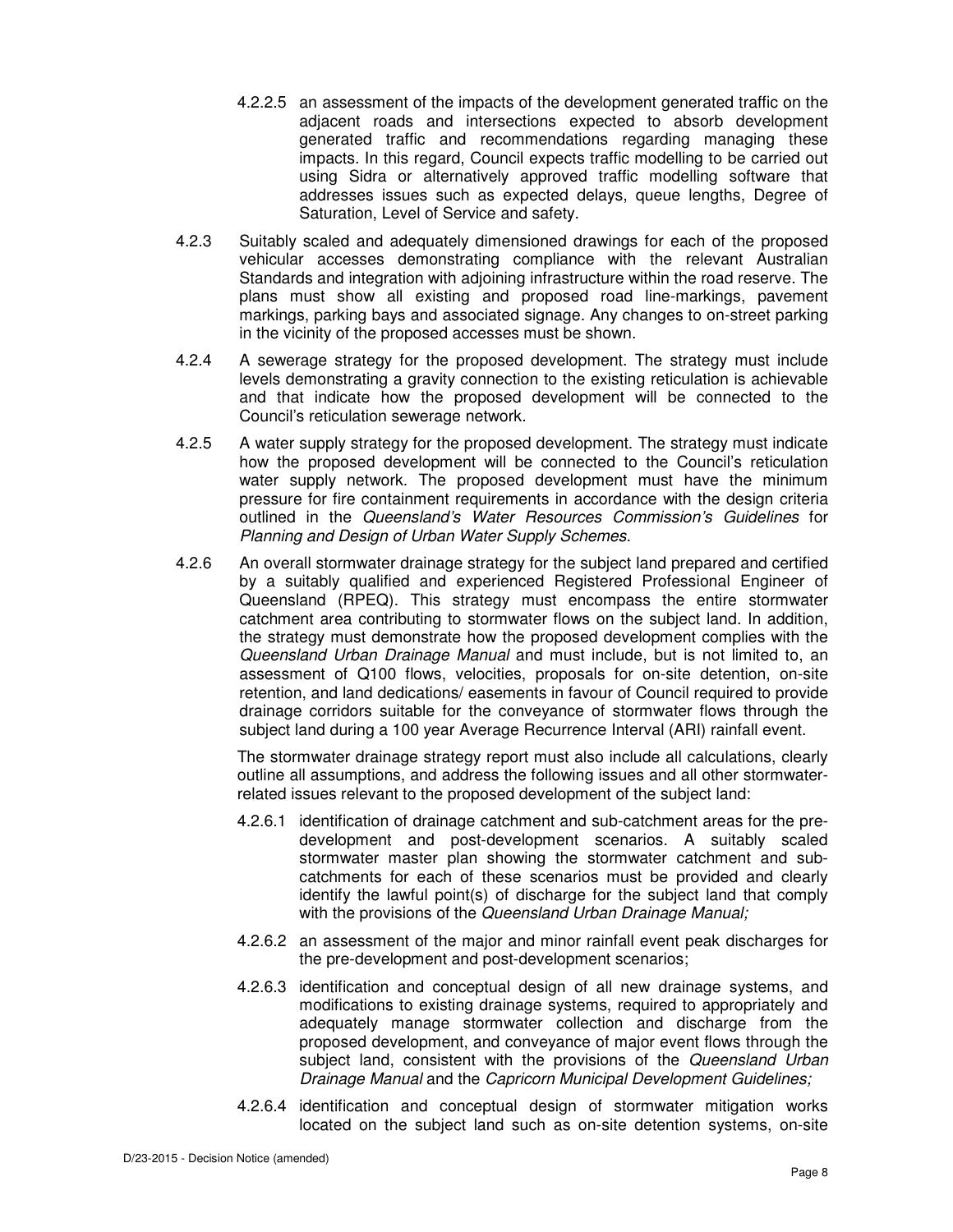retention systems, and associated outlet systems, in order to mitigate the impacts of the proposed development on downstream lands and existing upstream and downstream drainage systems. The proposed mitigation works must ensure that the post-development discharge from the subject land does not exceed the pre-development discharge for all design rainfall events up to and including the 100 year Average Recurrence Interval (ARI) event. In addition, supporting calculations demonstrating the adequacy and suitability of all proposed detention systems, retention systems and outlet systems located within the subject land must be included; and

- 4.2.6.5 identification of all areas of the subject land to be provided as dedications/easements in favour of Council for the purpose of conveyance of the 100 year Average Recurrence Interval (ARI) major rainfall event in the post-completion of development scenario. All land proposed as major event flow paths must include a freeboard and access and maintenance provisions consistent with the Queensland Urban Drainage Manual. These dedication/easement areas must be detailed on a suitably scaled and adequately dimensioned conceptual layout plan.
- 4.2.7 Any future application for a Development Permit for a Material Change of Use must be accompanied by an Erosion and Sediment Control Plan which addresses, but is not limited to, the following:
	- 4.2.7.1 objectives;
	- 4.2.7.2 site location/topography;
	- 4.2.7.3 vegetation;
	- 4.2.7.4 site drainage;
	- 4.2.7.5 soils;
	- 4.2.7.6 erosion susceptibility;
	- 4.2.7.7 erosion risk;
	- 4.2.7.8 concept;
	- 4.2.7.9 design; and
	- 4.2.7.10 implementation, for the construction and post construction phases of work.

The Erosion and Sediment Control Plan must incorporate detailed plans, control measures, monitoring programmes and maintenance procedures to ensure appropriate development and management practices within and adjacent to the site.

### ADVISORY NOTES

NOTE 1. Aboriginal Cultural Heritage

It is advised that under section 23 of the Aboriginal Cultural Heritage Act 2003, a person who carries out an activity must take all reasonable and practicable measures to ensure the activity does not harm Aboriginal cultural heritage (the "cultural heritage duty of care"). Maximum penalties for breaching the duty of care are listed in the Aboriginal cultural heritage legislation. The information on Aboriginal cultural heritage is available on the Department of Aboriginal and Torres Strait Islander and Multicultural Affairs website www.datsima.qld.gov.au.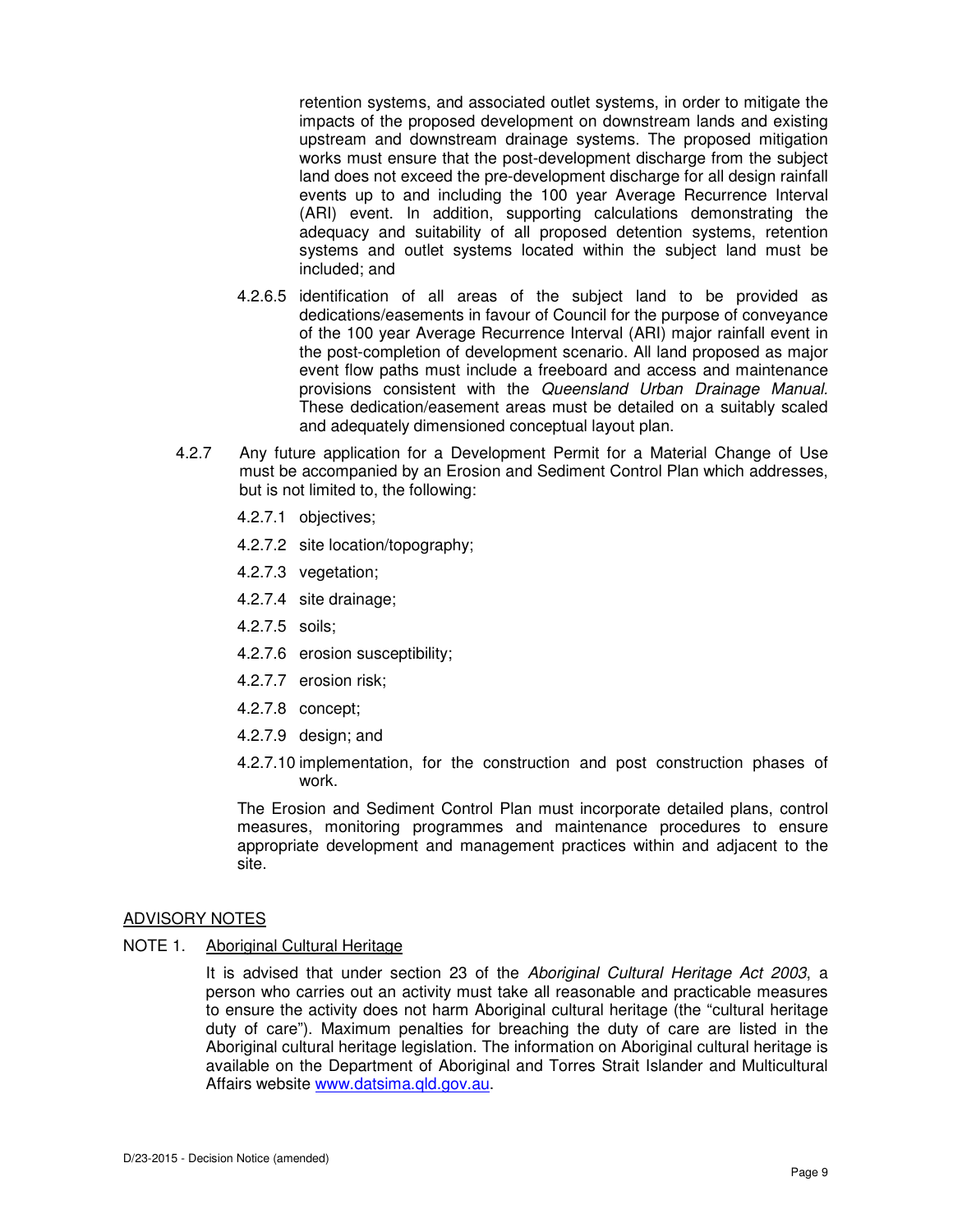## NOTE 2. General Environmental Duty

General environmental duty under the *Environmental Protection Act 1994* prohibits unlawful environmental nuisance caused by noise, aerosols, particles, dust, ash, fumes, light, odour or smoke beyond the boundaries of the development site during all stages of the development including earthworks, construction and operation.

## NOTE 3. Licensable Activities

Should an activity licensable by Rockhampton Regional Council be proposed for the development site, Council's Environment and Public Health Unit must be consulted to determine whether any approvals are required. Such activities may include food preparation, storage of dangerous goods or environmentally relevant activities. Approval for such activities is required before 'fit out' and operation.

## NOTE 4. Infrastructure Charges Notice

Council has resolved not to issue an Infrastructure Charges Notice for this Preliminary Approval.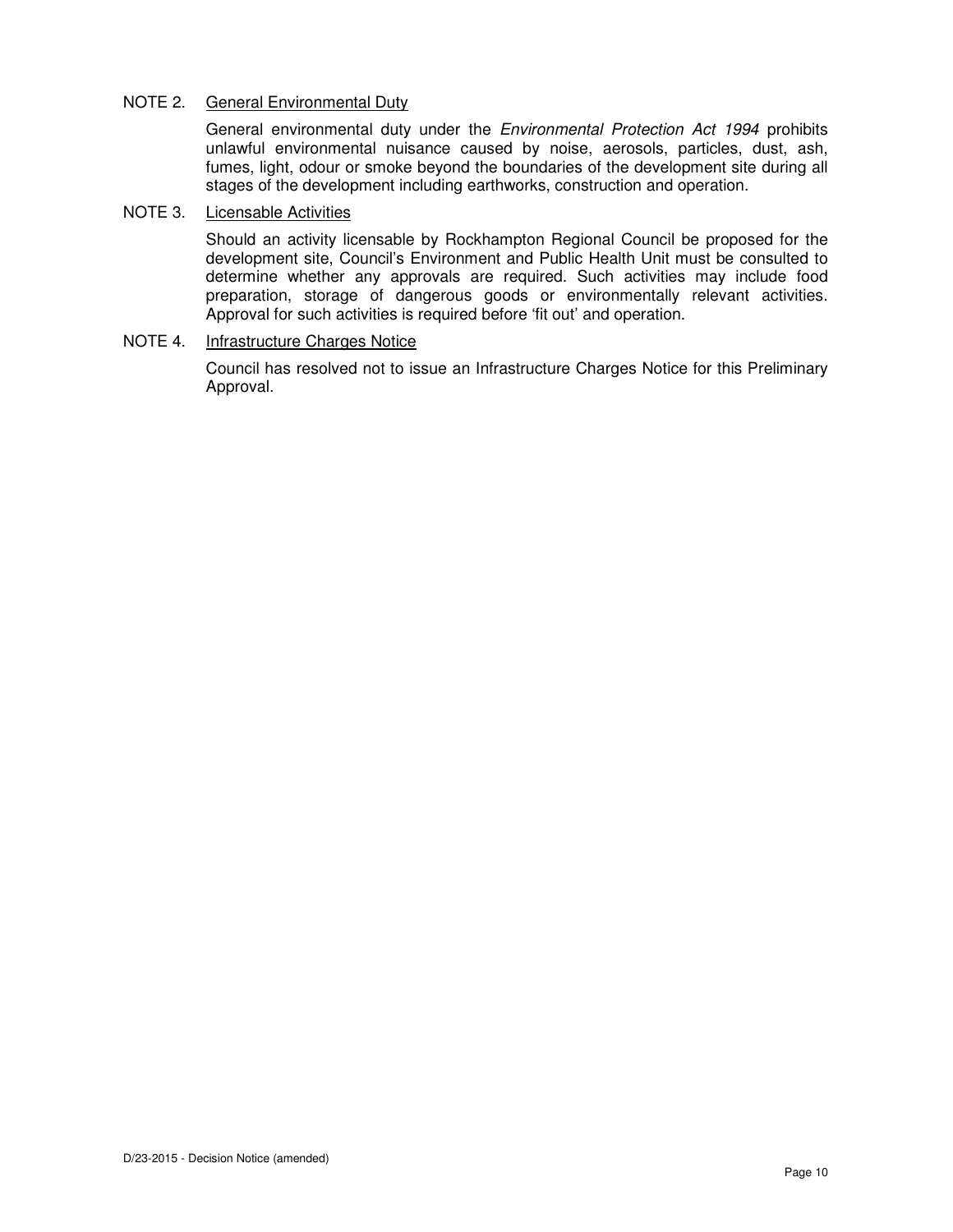

## **Attachment 1 – Part 2 Referral Agency Conditions – Department of Infrastructure, Local Government and Planning**

PLANNING ACT 2016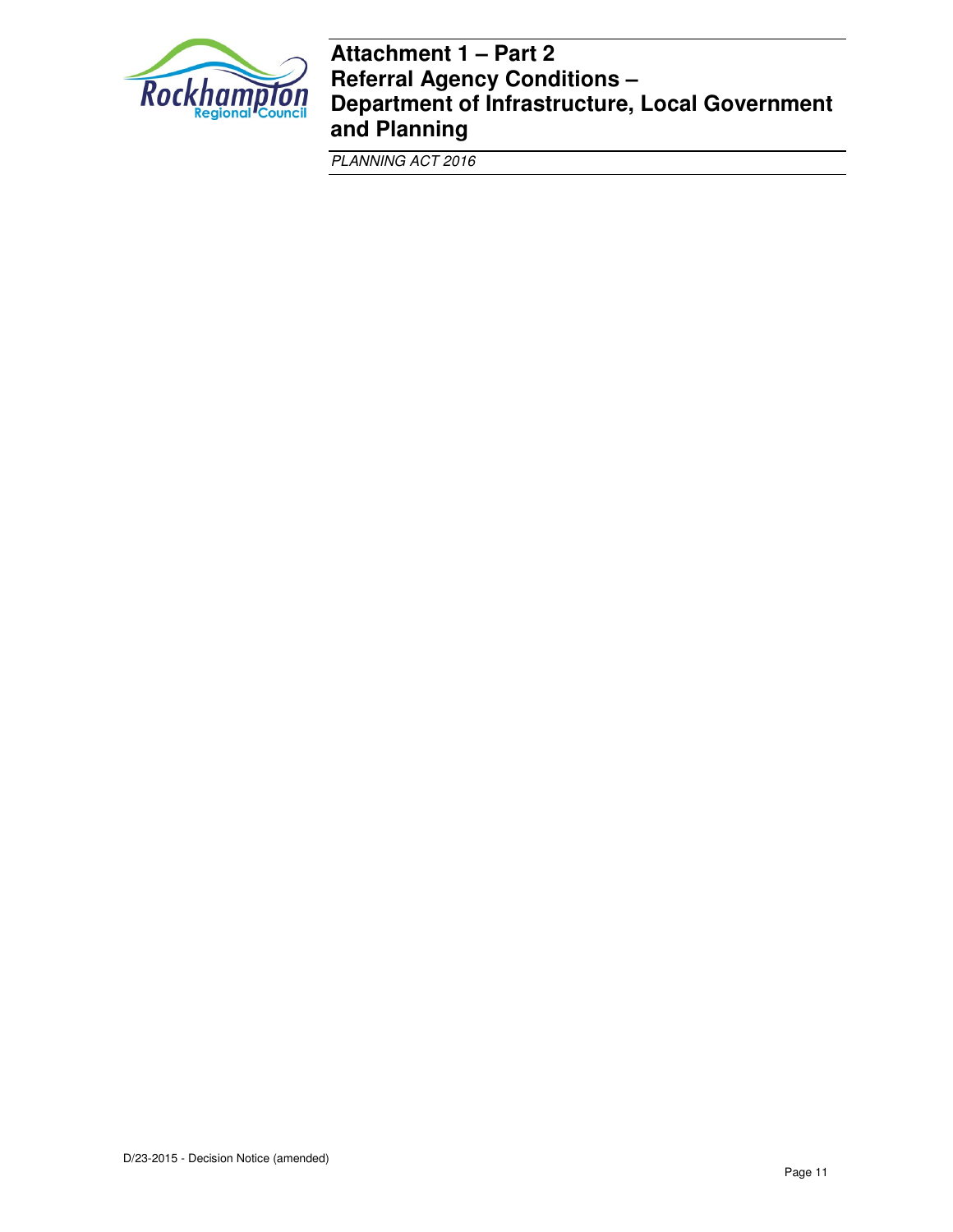

# **Attachment 2 - Appeal Rights**

PLANNING ACT 2016

The following is an extract from the Planning Act 2016 (Chapter 6)

### **Appeal rights**

### **229 Appeals to tribunal or P&E Court**

- (1) Schedule 1 states—
	- (a) matters that may be appealed to— (i) either a tribunal or the P&E Court; or (ii) only a tribunal; or (iii) only the P&E Court; and
	- (b) the person—
		- (i) who may appeal a matter (the **appellant**); and (ii) who is a respondent in an appeal of the matter; and (iii) who is a co-respondent in an appeal of the matter; and
		- (iv) who may elect to be a co-respondent in an appeal of the matter.
- (2) An appellant may start an appeal within the appeal period.
- (3) The **appeal period** is—
	- (a) for an appeal by a building advisory agency—10 business days after a decision notice for the decision is given to the agency or
	- (b) for an appeal against a deemed refusal—at any time after the deemed refusal happens; or
	- (c) for an appeal against a decision of the Minister, under chapter 7, part 4, to register premises or to renew the registration of premises—20 business days after a notice is published under section 269(3)(a) or (4); or
	- (d) for an appeal against an infrastructure charges notice— 20 business days after the infrastructure charges notice is given to the person; or
	- (e) for an appeal about a deemed approval of a development application for which a decision notice has not been given—30 business days after the applicant gives the deemed approval notice to the assessment manager; or
	- (f) for any other appeal—20 business days after a notice of the decision for the matter, including an enforcement notice, is given to the person.
	- Note—

See the P&E Court Act for the court's power to extend the appeal period.

- (4) Each respondent and co-respondent for an appeal may be heard in the appeal.
- (5) If an appeal is only about a referral agency's response, the assessment manager may apply to the tribunal or P&E Court to withdraw from the appeal.
- (6) To remove any doubt, it is declared that an appeal against an infrastructure charges notice must not be about—
	- (a) the adopted charge itself; or
	- (b) for a decision about an offset or refund—
		- (i) the establishment cost of trunk infrastructure identified in a LGIP; or
	- (ii) the cost of infrastructure decided using the method included in the local government's charges resolution.

### **230 Notice of appeal**

- (1) An appellant starts an appeal by lodging, with the registrar of the tribunal or P&E Court, a notice of appeal that— (a) is in the approved form; and
	- (b) succinctly states the grounds of the appeal.
- (2) The notice of appeal must be accompanied by the required fee.
- (3) The appellant or, for an appeal to a tribunal, the registrar must, within the service period, give a copy of the notice of appeal to-
	- (a) the respondent for the appeal; and
	- (b) each co-respondent for the appeal; and
- (c) for an appeal about a development application under schedule 1, table 1, item 1—each principal submitter for the development application; and
- (d) for an appeal about a change application under schedule 1, table 1, item 2—each principal submitter for the change application; and
- (e) each person who may elect to become a co-respondent for the appeal, other than an eligible submitter who is not a principal submitter in an appeal under paragraph (c) or (d); and
- (f) for an appeal to the P&E Court—the chief executive; and
- (g) for an appeal to a tribunal under another Act—any other
- person who the registrar considers appropriate.
- (4) The **service period** is—
	- (a) if a submitter or advice agency started the appeal in the P&E Court—2 business days after the appeal is started; or
	- (b) otherwise—10 business days after the appeal is started.
- (5) A notice of appeal given to a person who may elect to be a co-respondent must state the effect of subsection
- (6) A person elects to be a co-respondent by filing a notice of election, in the approved form, within 10 business days after the notice of appeal is given to the person*.*

#### **231 Other appeals**

- (1) Subject to this chapter, schedule 1 and the P&E Court Act, unless the Supreme Court decides a decision or other matter under this Act is affected by jurisdictional error, the decision or matter is non-appealable.
- (2) The Judicial Review Act 1991, part 5 applies to the decision or matter to the extent it is affected by jurisdictional error.
- (3) A person who, but for subsection (1) could have made an application under the Judicial Review Act 1991 in relation to the decision or matter, may apply under part 4 of that Act for a statement of reasons in relation to the decision or matter.
- (4) In this section— **decision** includes—
	- (a) conduct engaged in for the purpose of making a decision; and
	- (b) other conduct that relates to the making of a decision; and
	- (c) the making of a decision or the failure to make a decision; and
	- (d) a purported decision; and
	- (e) a deemed refusal.
- **non-appealable**, for a decision or matter, means the decision or matter—
	- (a) is final and conclusive; and
	- (b) may not be challenged, appealed against, reviewed, quashed, set aside or called into question in any other way under the Judicial Review Act 1991 or otherwise, whether by the Supreme Court, another court, a tribunal or another entity; and
	- (c) is not subject to any declaratory, injunctive or other order of the Supreme Court, another court, a tribunal or another entity on any ground.

### **232 Rules of the P&E Court**

- (1) A person who is appealing to the P&E Court must comply with the rules of the court that apply to the appeal.
- (2) However, the P&E Court may hear and decide an appeal even if the person has not complied with rules of the P&E Court.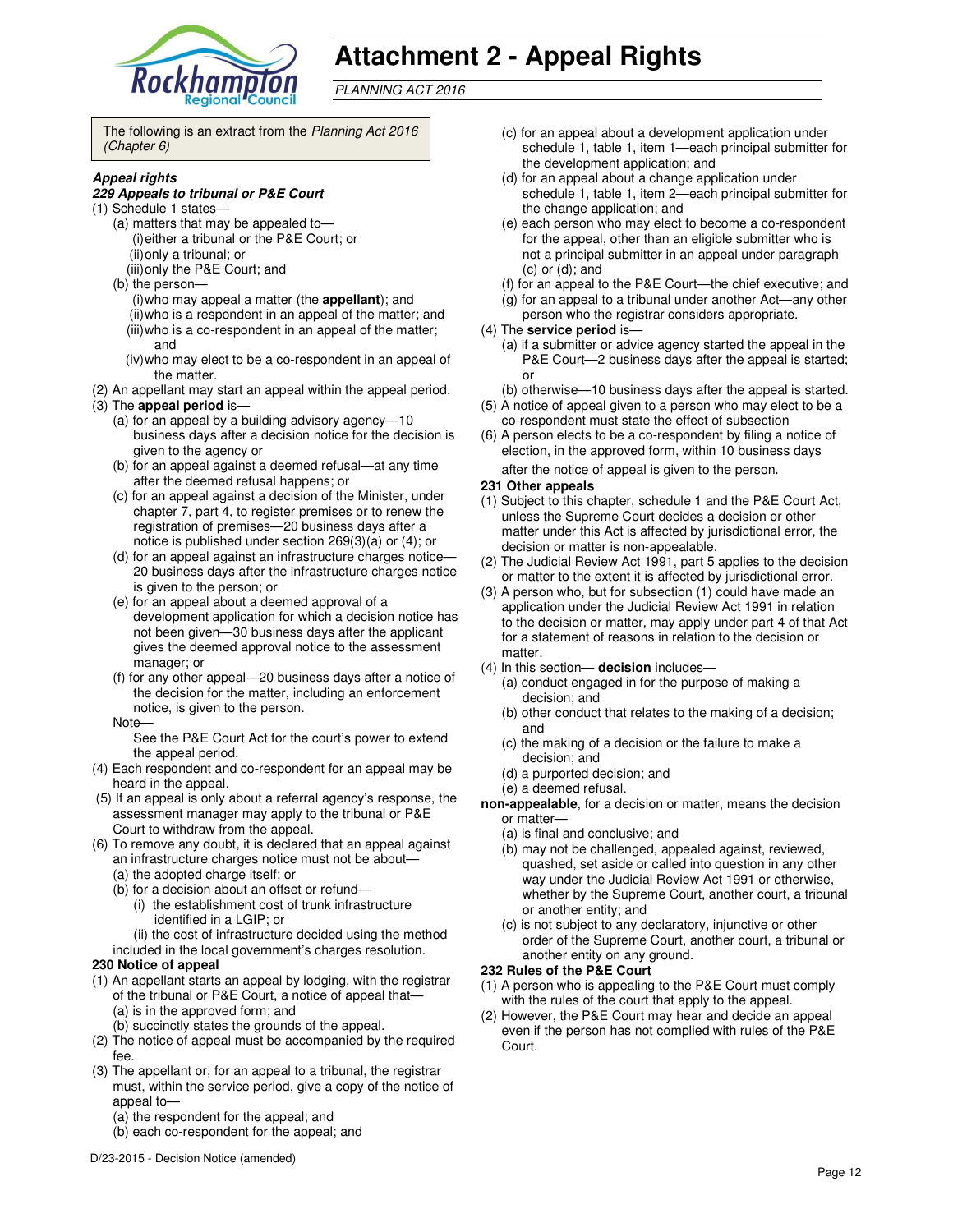

## **Appeal Rights**

PLANNING ACT 2016

## **Schedule 1**

#### **Appeals section 229 1 Appeal rights and parties to appeals**

- (1) Table 1 states the matters that may be appealed to—(a) the P&E court; or (b) a tribunal.
- (2) However, table 1 applies to a tribunal only if the matter involves—
	- (a) the refusal, or deemed refusal of a development application, for—
	- (i) a material change of use for a classified building; or
	- (ii) operational work associated with building work, a retaining wall, or a tennis court; or (b) a provision of a development approval for—
	- (i) a material change of use for a classified building; or
- (ii) operational work associated with building work, a retaining wall, or a tennis court; or
	- (c) if a development permit was applied for—the decision to give a preliminary approval for—
		- (i) a material change of use for a classified building; or
		- (ii) operational work associated with building work, a retaining wall, or a tennis court; or
	- (d) a development condition if—
		- (i) the development approval is only for a material change of use that involves the use of a building classified under the Building Code as a class 2 building; and
		- (ii) the building is, or is proposed to be, not more than 3 storeys; and
		- (iii) the proposed development is for not more than 60 sole-occupancy units; or
	- (e) a decision for, or a deemed refusal of, an extension application for a development approval that is only for a material change of use of a classified building; or
	- (f) a decision for, or a deemed refusal of, a change application for a development approval that is only for a material change of use of a classified building; or
	- (g) a matter under this Act, to the extent the matter relates to—
		- (i) the Building Act, other than a matter under that Act that may or must be decided by the Queensland Building and Construction Commission; or
		- (ii) the Plumbing and Drainage Act, part 4 or 5; or
	- (h) a decision to give an enforcement notice in relation to a matter under paragraphs (a) to (g); or
	- (i) a decision to give an infrastructure charges notice; or
	- (j) the refusal, or deemed refusal, of a conversion application; or
	- (k) a matter that, under another Act, may be appealed to the tribunal; or
	- (l) a matter prescribed by regulation.
- (3) Also, table 1 does not apply to a tribunal if the matter
- involves—
	- (a) for a matter in subsection  $(2)(a)$  to  $(d)$ 
		- (i) a development approval for which the development application required impact assessment; and
		- (ii) a development approval in relation to which the assessment manager received a properly made submission for the development application; or
	- (b) a provision of a development approval about the identification or inclusion, under a variation approval, of a matter for the development.
- (4) Table 2 states the matters that may be appealed only to the P&E Court.
- (5) Table 3 states the matters that may be appealed only to the tribunal.
- (6) In each table—
	- (a) column 1 states the appellant in the appeal; and
	- (b) column 2 states the respondent in the appeal; and
	- (c) column 3 states the co-respondent (if any) in the appeal; and
	- (d) column 4 states the co-respondents by election (if any) in the appeal.
- (7) If the chief executive receives a notice of appeal under section 230(3)(f), the chief executive may elect to be a corespondent in the appeal.

| Table 1<br>Appeals to the P&E Court and, for certain matters, to a tribunal                                                                                                                                                                                                                                                                    |                           |                                                              |                                                                                   |  |
|------------------------------------------------------------------------------------------------------------------------------------------------------------------------------------------------------------------------------------------------------------------------------------------------------------------------------------------------|---------------------------|--------------------------------------------------------------|-----------------------------------------------------------------------------------|--|
| 1. Development applications<br>An appeal may be made against-<br>(a) the refusal of all or part of the development application; or<br>(b) the deemed refusal of the development application; or<br>(c) a provision of the development approval; or<br>(d) if a development permit was applied for-the decision to give a preliminary approval. |                           |                                                              |                                                                                   |  |
| Column 1                                                                                                                                                                                                                                                                                                                                       | Column 2                  | Column 3                                                     | Column 4                                                                          |  |
| Appellant                                                                                                                                                                                                                                                                                                                                      | Respondent                | Co-respondent<br>$($ if any $)$                              | Co-respondent by election<br>$($ if any $)$                                       |  |
| The applicant                                                                                                                                                                                                                                                                                                                                  | The assessment<br>manager | If the appeal is about<br>a concurrence<br>agency's referral | 1 A concurrence agency that is<br>not a co-respondent<br>2 If a chosen Assessment |  |

response—the

manager is the respondent-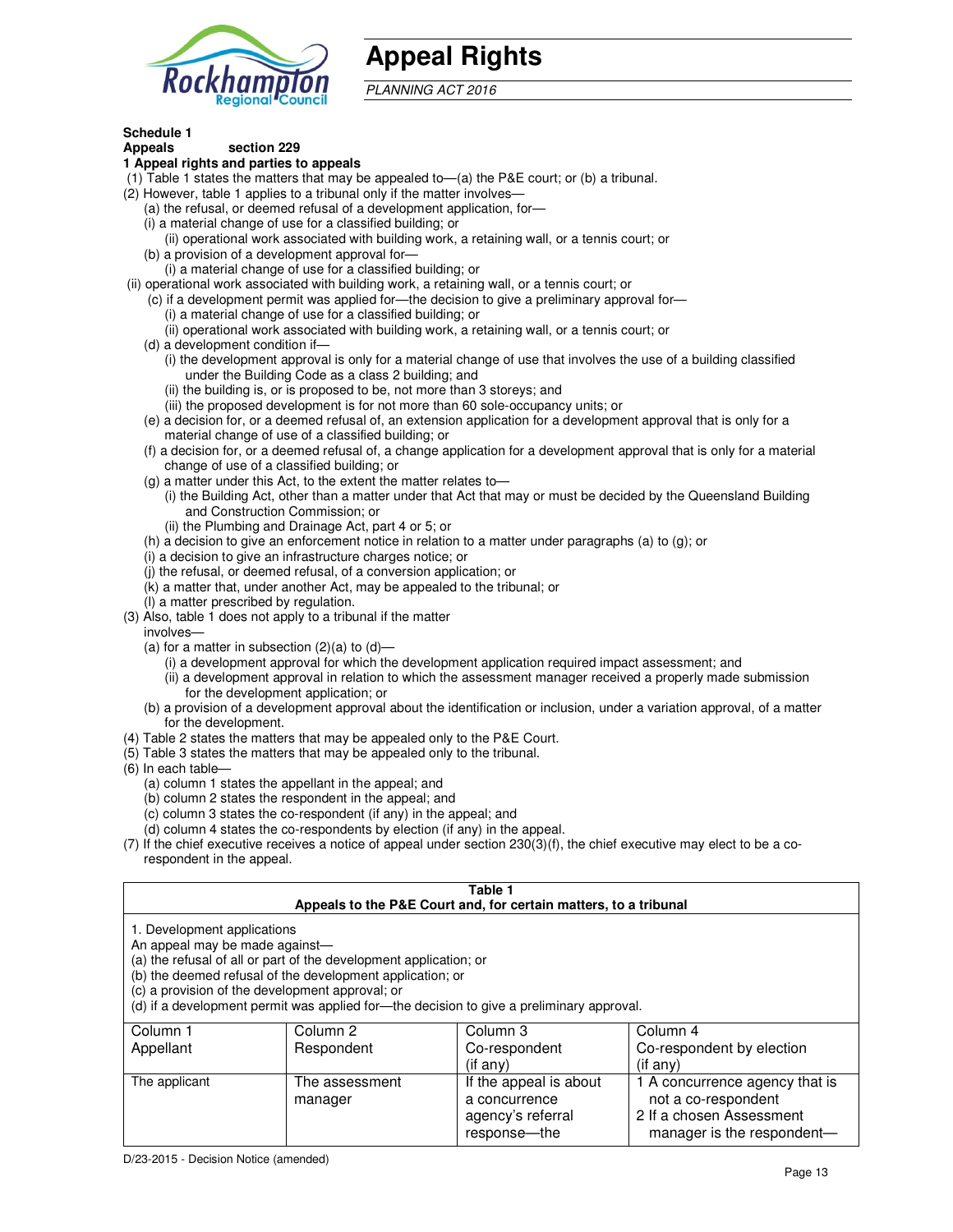| Table 1<br>Appeals to the P&E Court and, for certain matters, to a tribunal                                                                                                                                                                                                                                                                                                                                                                                                                                                                                                                                                                                                                                                                                                                                                                                                                                                                                       |                                   |                                                                 |                                                                                                                                                                                                                                                                                                                                                 |  |
|-------------------------------------------------------------------------------------------------------------------------------------------------------------------------------------------------------------------------------------------------------------------------------------------------------------------------------------------------------------------------------------------------------------------------------------------------------------------------------------------------------------------------------------------------------------------------------------------------------------------------------------------------------------------------------------------------------------------------------------------------------------------------------------------------------------------------------------------------------------------------------------------------------------------------------------------------------------------|-----------------------------------|-----------------------------------------------------------------|-------------------------------------------------------------------------------------------------------------------------------------------------------------------------------------------------------------------------------------------------------------------------------------------------------------------------------------------------|--|
|                                                                                                                                                                                                                                                                                                                                                                                                                                                                                                                                                                                                                                                                                                                                                                                                                                                                                                                                                                   |                                   | concurrence agency                                              | the prescribed assessment<br>manager<br>3 Any eligible advice agency for<br>the application<br>4 Any eligible submitter for the<br>application                                                                                                                                                                                                  |  |
| 2. Change applications<br>An appeal may be made against-<br>(b) a deemed refusal of a change application.                                                                                                                                                                                                                                                                                                                                                                                                                                                                                                                                                                                                                                                                                                                                                                                                                                                         |                                   |                                                                 | (a) a responsible entity's decision for a change application, other than a decision made by the P&E court; or                                                                                                                                                                                                                                   |  |
| Column 1<br>Appellant                                                                                                                                                                                                                                                                                                                                                                                                                                                                                                                                                                                                                                                                                                                                                                                                                                                                                                                                             | Column <sub>2</sub><br>Respondent | Column <sub>3</sub><br>Co-respondent<br>(if any)                | Column 4<br>Co-respondent by election<br>(if any)                                                                                                                                                                                                                                                                                               |  |
| 1 The applicant<br>2 If the responsible<br>entity is the<br>assessment<br>manager-an<br>affected entity that<br>gave a pre-request<br>notice or response<br>notice                                                                                                                                                                                                                                                                                                                                                                                                                                                                                                                                                                                                                                                                                                                                                                                                | The responsible<br>entity         | If an affected entity<br>starts the appeal-the<br>applicant     | 1 A concurrence agency for the<br>development application<br>2 If a chosen assessment<br>manager is the respondent-<br>the prescribed assessment<br>manager<br>3 A private certifier for the<br>development application<br>4 Any eligible advice agency for<br>the change application<br>5 Any eligible submitter for the<br>change application |  |
| 3. Extension applications<br>An appeal may be made against-<br>(a) the assessment manager's decision about an extension application; or<br>(b) a deemed refusal of an extension application.                                                                                                                                                                                                                                                                                                                                                                                                                                                                                                                                                                                                                                                                                                                                                                      |                                   |                                                                 |                                                                                                                                                                                                                                                                                                                                                 |  |
| Column 1<br>Appellant                                                                                                                                                                                                                                                                                                                                                                                                                                                                                                                                                                                                                                                                                                                                                                                                                                                                                                                                             | Column <sub>2</sub><br>Respondent | Column 3<br>Co-respondent<br>(if any)                           | Column 4<br>Co-respondent by election<br>(if any)                                                                                                                                                                                                                                                                                               |  |
| 1 The applicant<br>1.<br>For a matter other<br>2<br>than a deemed<br>refusal of an<br>extension<br>application $-$ a<br>concurrence<br>agency, other than<br>the chief executive,<br>for the application                                                                                                                                                                                                                                                                                                                                                                                                                                                                                                                                                                                                                                                                                                                                                          | The assessment<br>manager         | If a concurrence<br>agency starts the<br>appeal - the applicant | If a chosen assessment<br>manager is the respondent - the<br>prescribed assessment manager                                                                                                                                                                                                                                                      |  |
| 4. Infrastructure charges notices<br>An appeal may be made against an infrastructure charges notice on 1 or more of the following grounds<br>a) The notice involved an error relating to $-$<br>(i) The application of the relevant adopted charge; or<br>Examples of errors in applying an adopted charge -<br>The incorrect application of gross floor area for a non-residential development<br>Applying an incorrect 'use category', under a regulation, to the development<br>The working out of extra demands, for section 120; or<br>(i)<br>An offset or refund; or<br>(ii)<br>b) The was no decision about an offset or refund; or<br>c) If the infrastructure charges notice states a refund will be given - the timing for giving the refund; or<br>d) The amount of the charge is so unreasonable that no reasonable relevant local government could have<br>imposed the amount.<br>Column 1<br>Column <sub>2</sub><br>Column <sub>3</sub><br>Column 4 |                                   |                                                                 |                                                                                                                                                                                                                                                                                                                                                 |  |
| Appellant                                                                                                                                                                                                                                                                                                                                                                                                                                                                                                                                                                                                                                                                                                                                                                                                                                                                                                                                                         | Respondent                        | Co-respondent                                                   | Co-respondent by election                                                                                                                                                                                                                                                                                                                       |  |

D/23-2015 - Decision Notice (amended)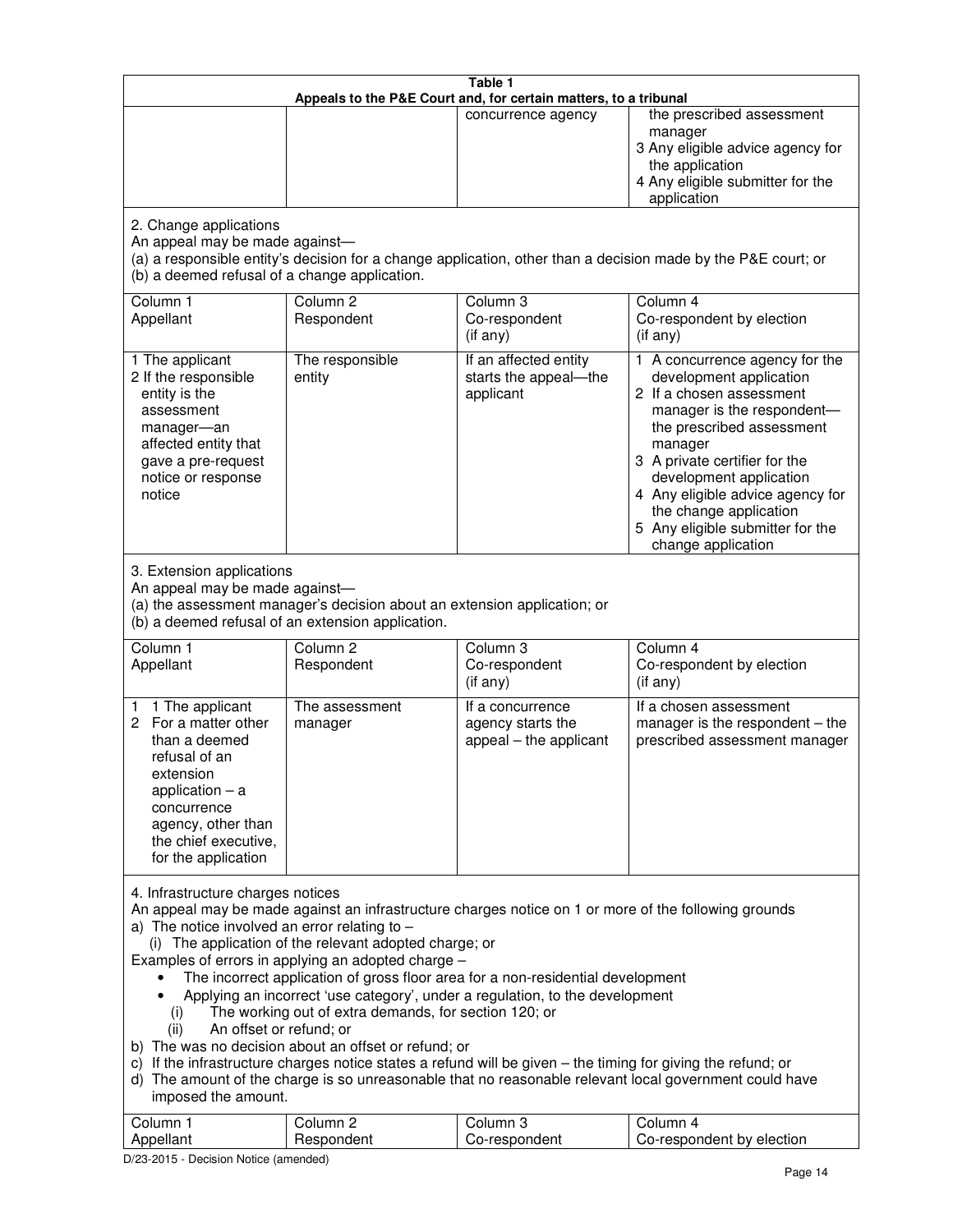| Table 1<br>Appeals to the P&E Court and, for certain matters, to a tribunal                                                                                                                                                                                                                                                                     |                                                                           |                                                                                   |                                                                                                                                                                            |
|-------------------------------------------------------------------------------------------------------------------------------------------------------------------------------------------------------------------------------------------------------------------------------------------------------------------------------------------------|---------------------------------------------------------------------------|-----------------------------------------------------------------------------------|----------------------------------------------------------------------------------------------------------------------------------------------------------------------------|
|                                                                                                                                                                                                                                                                                                                                                 |                                                                           | (if any)                                                                          | $($ if any $)$                                                                                                                                                             |
| The person given the<br>Infrastructure charges<br>notice                                                                                                                                                                                                                                                                                        | The local government<br>that gave the<br>infrastructure charges<br>notice |                                                                                   |                                                                                                                                                                            |
| 5. Conversion applications<br>An appeal may be made against-<br>(a) the refusal of a conversion application; or<br>(b) a deemed refusal of a conversion application.                                                                                                                                                                            |                                                                           |                                                                                   |                                                                                                                                                                            |
| Column 1<br>Appellant                                                                                                                                                                                                                                                                                                                           | Column <sub>2</sub><br>Respondent                                         | Column 3<br>Co-respondent<br>(if any)                                             | Column 4<br>Co-respondent by election<br>(if any)                                                                                                                          |
| The applicant                                                                                                                                                                                                                                                                                                                                   | The local government<br>to which the conversion<br>application was made   |                                                                                   | $\blacksquare$                                                                                                                                                             |
| 6. Enforcement notices                                                                                                                                                                                                                                                                                                                          | An appeal may be made against the decision to give an enforcement notice. |                                                                                   |                                                                                                                                                                            |
| Column 1<br>Appellant                                                                                                                                                                                                                                                                                                                           | Column <sub>2</sub><br>Respondent                                         | Column 3<br>Co-respondent<br>(if any)                                             | Column 4<br>Co-respondent by election<br>(if any)                                                                                                                          |
| The person given the<br>enforcement notice                                                                                                                                                                                                                                                                                                      | The enforcement<br>authority                                              |                                                                                   | If the enforcement authority is<br>not the local government for<br>the premises in relation to which<br>the offence is alleged to have<br>happened-the local<br>government |
|                                                                                                                                                                                                                                                                                                                                                 |                                                                           | Table 2<br>Appeals to the P&E Court only                                          |                                                                                                                                                                            |
| 1. Appeals from tribunal<br>An appeal may be made against a decision of a tribunal, other than a decision under<br>section 252, on the ground of-<br>(a) an error or mistake in law on the part of the tribunal; or<br>(b) jurisdictional error.                                                                                                |                                                                           |                                                                                   |                                                                                                                                                                            |
| Column 1<br>Appellant                                                                                                                                                                                                                                                                                                                           | Column 2<br>Respondent                                                    | Column 3<br>Co-respondent<br>(if any)                                             | Column 4<br>Co-respondent by election<br>$($ if any $)$                                                                                                                    |
| A party to the<br>proceedings for the<br>decision                                                                                                                                                                                                                                                                                               | The other party to the<br>proceedings for the<br>decision                 |                                                                                   |                                                                                                                                                                            |
| 2. Eligible submitter appeals<br>An appeal may be made against the decision to give a development approval, or an approval for a change<br>application, to the extent that the decision relates to-<br>(a) any part of the development application for the development approval that required impact assessment; or<br>(b) a variation request. |                                                                           |                                                                                   |                                                                                                                                                                            |
| Column <sub>1</sub><br>Appellant                                                                                                                                                                                                                                                                                                                | Column <sub>2</sub><br>Respondent                                         | Column 3<br>Co-respondent<br>(if any)                                             | Column 4<br>Co-respondent by election<br>(if any)                                                                                                                          |
| 1 For a development<br>application-an<br>eligible submitter for<br>the development<br>application                                                                                                                                                                                                                                               | 1 For a development<br>application-the<br>assessment<br>manager           | 1 The applicant<br>2 If the appeal is about<br>a concurrence<br>agency's referral | Another eligible<br>submitter for the<br>application                                                                                                                       |

D/23-2015 - Decision Notice (amended)

eligible submitter for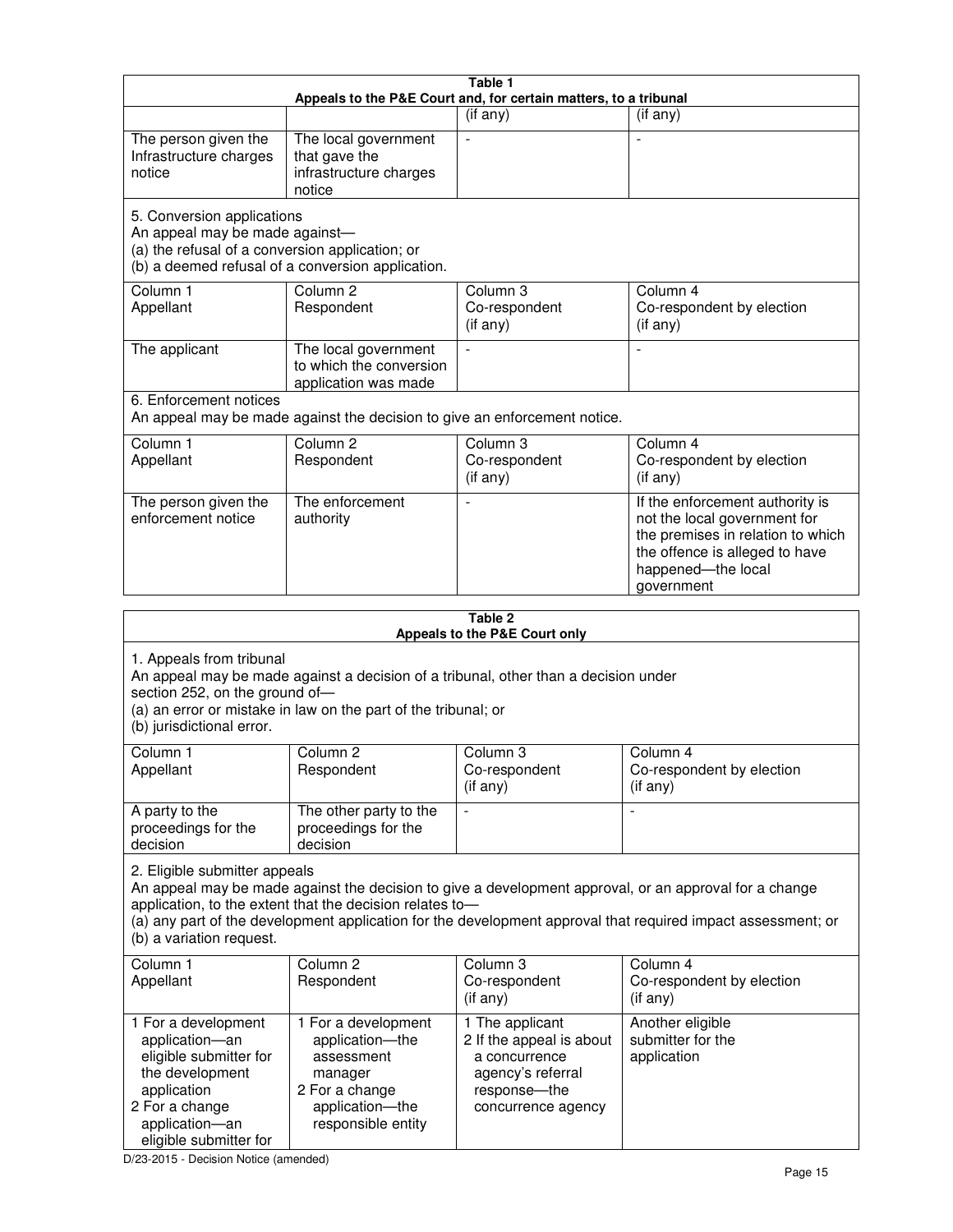| Table 2<br>Appeals to the P&E Court only                                                                                                                                                                                                                                                                                                                                                                           |                                                                                                                            |                                                                                                                         |                                                                                        |
|--------------------------------------------------------------------------------------------------------------------------------------------------------------------------------------------------------------------------------------------------------------------------------------------------------------------------------------------------------------------------------------------------------------------|----------------------------------------------------------------------------------------------------------------------------|-------------------------------------------------------------------------------------------------------------------------|----------------------------------------------------------------------------------------|
| the change<br>application                                                                                                                                                                                                                                                                                                                                                                                          |                                                                                                                            |                                                                                                                         |                                                                                        |
| 3. Eligible submitter and eligible advice agency appeals<br>An appeal may be made against a provision of a development approval, or failure to<br>include a provision in the development approval, to the extent the matter relates to-<br>(a) any part of the development application or the change application, for the development approval, that<br>required impact assessment; or<br>(b) a variation request. |                                                                                                                            |                                                                                                                         |                                                                                        |
| Column 1<br>Appellant                                                                                                                                                                                                                                                                                                                                                                                              | Column <sub>2</sub><br>Respondent                                                                                          | Column 3<br>Co-respondent<br>(if any)                                                                                   | Column 4<br>Co-respondent by election<br>(if any)                                      |
| 1 For a development<br>application-an<br>eligible submitter for<br>the development<br>application<br>2 For a change<br>application-an<br>eligible submitter for<br>the change<br>application<br>3 An eligible advice<br>agency for the<br>development<br>application or change<br>application                                                                                                                      | 1 For a development<br>application-the<br>assessment<br>manager<br>2 For a change<br>application-the<br>responsible entity | 1 The applicant<br>2 If the appeal is about<br>a concurrence<br>agency's referral<br>response-the<br>concurrence agency | Another eligible submitter for the<br>application                                      |
| 4. Compensation claims<br>An appeal may be made against-<br>(a) a decision under section 32 about a compensation claim; or<br>(b) a decision under section 265 about a claim for compensation; or<br>(c) a deemed refusal of a claim under paragraph (a) or (b).                                                                                                                                                   |                                                                                                                            |                                                                                                                         |                                                                                        |
| Column <sub>1</sub><br>Appellant                                                                                                                                                                                                                                                                                                                                                                                   | Column <sub>2</sub><br>Respondent                                                                                          | Column 3<br>Co-respondent<br>(if any)                                                                                   | Column 4<br>Co-respondent by election<br>(if any)                                      |
| A person dissatisfied<br>with the decision                                                                                                                                                                                                                                                                                                                                                                         | The local<br>government to which<br>the claim was made                                                                     | ÷,                                                                                                                      | $\overline{a}$                                                                         |
| 5. Registered premises<br>An appeal may be made against a decision of the Minister under chapter 7, part 4.                                                                                                                                                                                                                                                                                                        |                                                                                                                            |                                                                                                                         |                                                                                        |
| Column <sub>1</sub><br>Appellant                                                                                                                                                                                                                                                                                                                                                                                   | Column <sub>2</sub><br>Respondent                                                                                          | Column <sub>3</sub><br>Co-respondent<br>(if any)                                                                        | Column 4<br>Co-respondent by election<br>(if any)                                      |
| 1 A person given a<br>decision notice about<br>the decision<br>2 If the decision is to<br>register premises or<br>renew the<br>registration of<br>premises-an owner<br>or occupier of<br>premises in the<br>affected area for the<br>registered premises<br>who is dissatisfied<br>with the decision                                                                                                               | The Minister                                                                                                               |                                                                                                                         | If an owner or occupier starts the<br>appeal - the owner of the<br>registered premises |